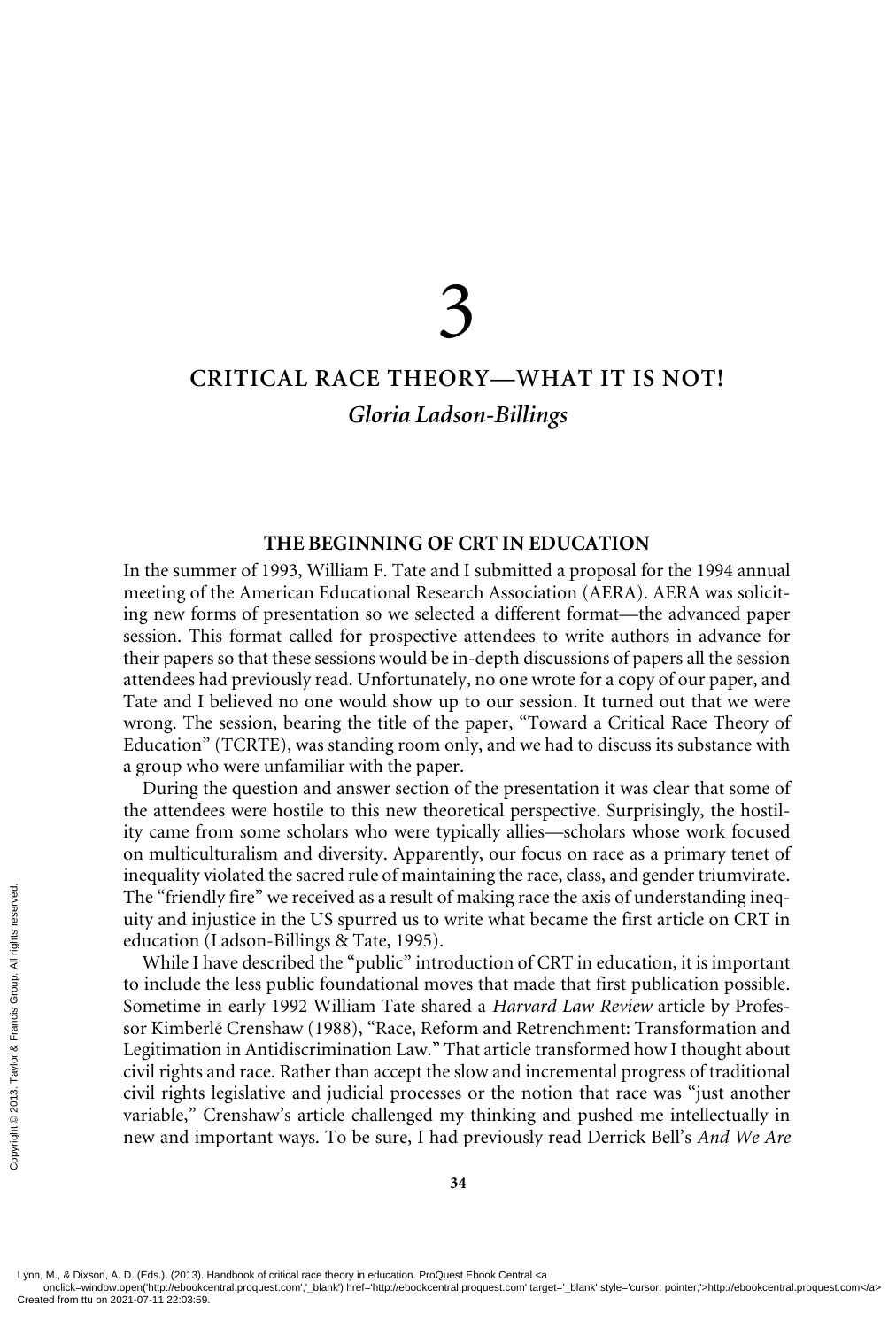*Not Saved: The Elusive Quest for Racial Justice* (1989), but I did not connect Bell's use of literary imagination with what was becoming an important movement in legal studies.

Reading the Crenshaw article forced Tate and me into the law library, where we found an entire group of scholars working in this tradition. Of course it was a wonderful irony that we were working at the University of Wisconsin-Madison, the place where the movement started. Both Professors Patricia Williams and Linda Greene were on our law school faculty, which gave us a bit of an advantage despite our outsider status as nonlegal scholars. Williams's book *The Alchemy of Race and Rights: Diary of a Law Professor* (1991) was another entry way into this new legal genre. Professor Greene pointed us to a variety of other scholars—Richard Delgado, Mari Matsuda, Charles Lawrence III, Neil Gotanda, Gary Peller, and Cheryl Harris, to name a few. The first thing we learned as we began this quest was just how much we did not know. Our challenge was not merely the density of legal writing but our ignorance about the precedents upon which many of the arguments rested. Thus, our work was not merely reading these scholars; it was reading them in relation to the legal cases they were citing.

After extensive reading Tate and I wrote a draft of a paper that tried to both explain CRT and describe its relevance and application to education. Tate and I had worked together on an earlier paper, "The Brown Decision Revisited: Mathematizing Social Problems" (Tate et al., 1993), where we tried to examine the way the *Brown* decision proposed a mathematical solution to a problem that was much more complex than mere numbers. In the midst of writing this paper Tate and I realized our perspectives about race were converging and moving away from that of other "diversity" scholars.<sup>1</sup> Because we knew we were undertaking what would be a radical departure from traditional work on inequity we thought it best to "test out" our work in our own department. Fortunately, we worked at a place where colleagues were eager to hear each other's ideas, and we distributed the paper widely throughout the department to colleagues and graduate students alike. We then convened a colloquium on a Friday afternoon.<sup>2</sup> We presented our main argument and then opened it up for questions. Those questions came fast and furious. What was surprising was that they were not hostile. People were genuinely trying to understand what our analysis meant for the future of educational disparities. Were we saying that the inequities were intractable? Yes, we were. Were we saying that the civil rights movement was a failed project? To some extent it was. Were we saying that racism would endure? Indeed we were.

Given the pessimism of our argument our colleagues pushed us to provide more evidence and to at least present people with a way to reconcile the belief in progress towards greater equality and the racial realism that we were promoting. No one said we had a flawed argument. Instead, people were worried that our argument might be so jolting that others would reject it out of hand. Over the next few weeks colleagues gave us scribbled notes on their copies of the manuscript to consider so that we might offer a tighter thesis—whether they agreed with us or not. I found that support some of the most helpful I have ever received in the academy. Even though people did not wholeheartedly agree, they were at least willing to provide good questions that forced us to bolster our position. Example the state of the state of the state of the state of the state of the signal state of the signal state of the signal state of the signal state of the signal state of the signal state of the signal state of the sign

So, by the time we arrived at the AERA session, we felt as though we had already been through a rigorous vetting. The questions raised at that session were no tougher than what we had already endured. What was different about the AERA session was the hostility that we felt from supposed friends and allies. I suggested to Tate at the end of the ses-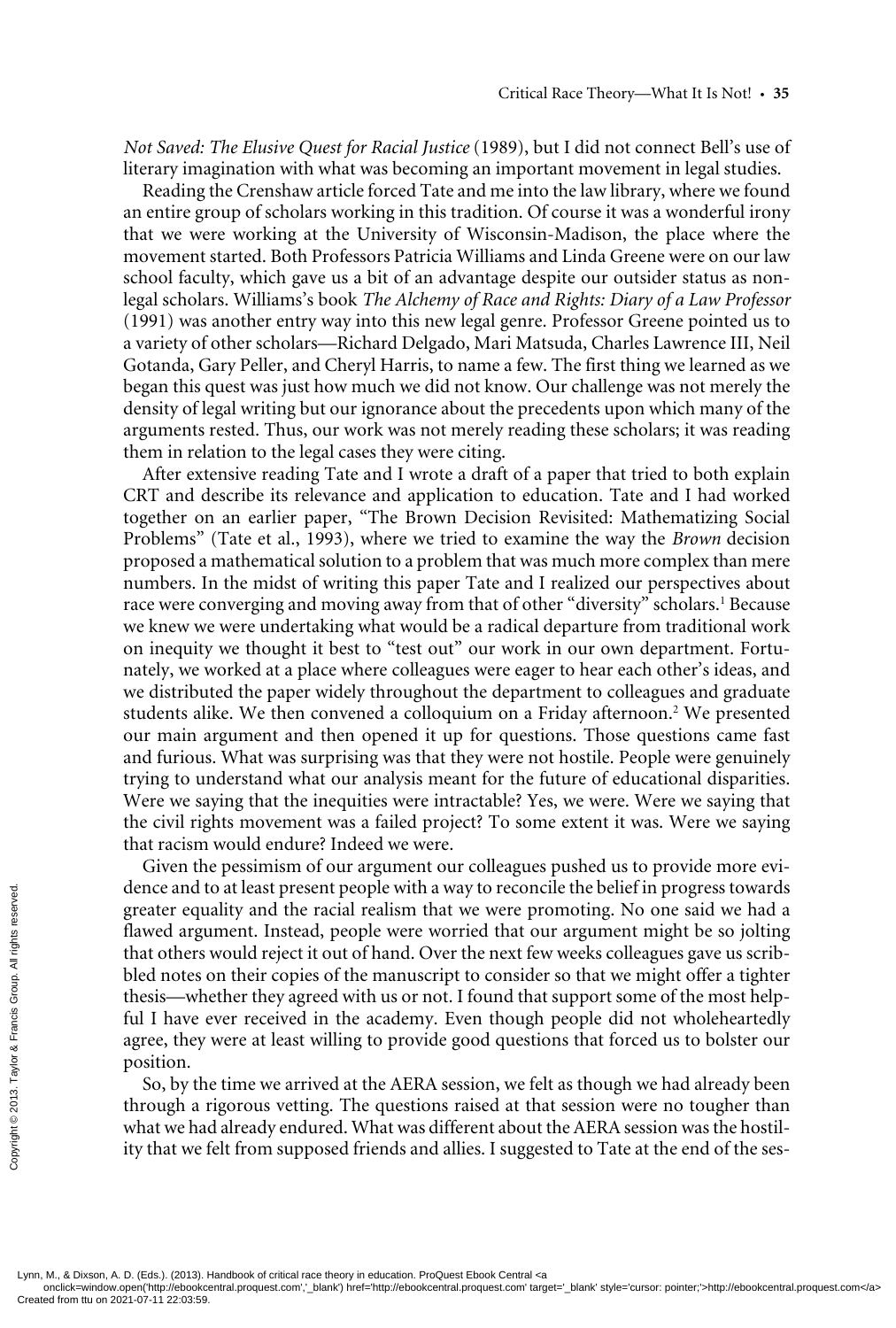sion that we get the paper out for publication as soon as possible—before the detractors began to publish pieces against ours. We wanted a journal outlet that had a wide readership and good standing in the field. We decided on *Teachers College Record* and were pleased that the editor saw it as a promising article. With some minor edits the editor accepted the article for publication. To date that article has had over 1,000 citations and has been reprinted in several other volumes. Within a few years of publication of TCRTE a number of other CRT in education articles and book chapters began to appear. Tate (1997) published a comprehensive overview of the field and its major proponents that became an important baseline document for understanding the terrain of CRT in education. The following year I (Ladson-Billings, 1998) published an article that attempted to dissuade education researchers from delving into CRT without adequate grounding in the field. During this time Derrick Bell, Kimberlé Crenshaw, and Richard Delgado made visits to the University of Wisconsin-Madison and we had opportunities to sit and talk with them about our project. Bell also urged caution. Crenshaw encouraged us to keep reading in the field and keep spreading the word. Delgado was especially excited to hear about the work and was interested in possible collaborations. He was fearful that CRT might not go any farther in law and saw education as a logical extension of the work. In fact, Delgado developed an interest in publishing a CRT volume that would be accessible to high school students.

At about this same time Solorzano (1997) began publishing on CRT and building the project at UCLA. Since Kimberlé Crenshaw had two positions—one at Columbia Law School in the fall and another at UCLA Law School in the spring—the CRT project naturally spread from the early summer workshops at the University of Wisconsin-Madison to both coasts. Also, Solorzano had access to Neil Gotanda and Gary Peller at UCLA. Later Parker et al. (1999) began engaging the methodologies that CRT recruited to illuminate and illustrate its case. Afterwards, Lynn (1999), Taylor (1999), Solorzano and Yosso (2001), and Delgado Bernal (2002) were among the scholars who contributed to this literature.

The previously cited works laid the foundation for critical race theory in education. The field was in its infancy and like any new movement it was attracting many young scholars who were looking for new ways to think about their work and new methodologies for race scholarship. However, we must be clear that just because a scholar looks at race in her work it does not make her a critical race theorist. In "Through a Glass Darkly: The Persistence of Race in Education Research and Scholarship" (Ladson-Billings, 2012), I argued that all of the social sciences were infused with conceptions of race and racist notions, and since education draws heavily from the social sciences those views of race find their way into education scholarship and research. For example, most scholars of gifted and talented education do not focus on the fact that much of the field is build on the eugenicist perspectives of Lewis Terman (1925–59). Clearly, these scholars do not consider themselves race scholars, let alone critical race scholars.

Many scholars study disproportionality in special education designations, expulsion, and suspension but they would not call themselves critical race scholars. Scholars such as Skiba and Rausch (2006) carefully document issues of unequal disciplinary procedures and school exclusion. Although they document differential treatment based on race, these scholars would not call themselves critical race theorists. They use quantitative data to demonstrate the adverse impact of school rules and policies on African American and Latina/o students. The point is that writing about race and racial issues does not Francis and their the experimental field and the experience of the experience of the Many scheme of the Many scheme of the Many scheme of the Many scheme of the Many scheme of the Many scheme of the School chese scholar d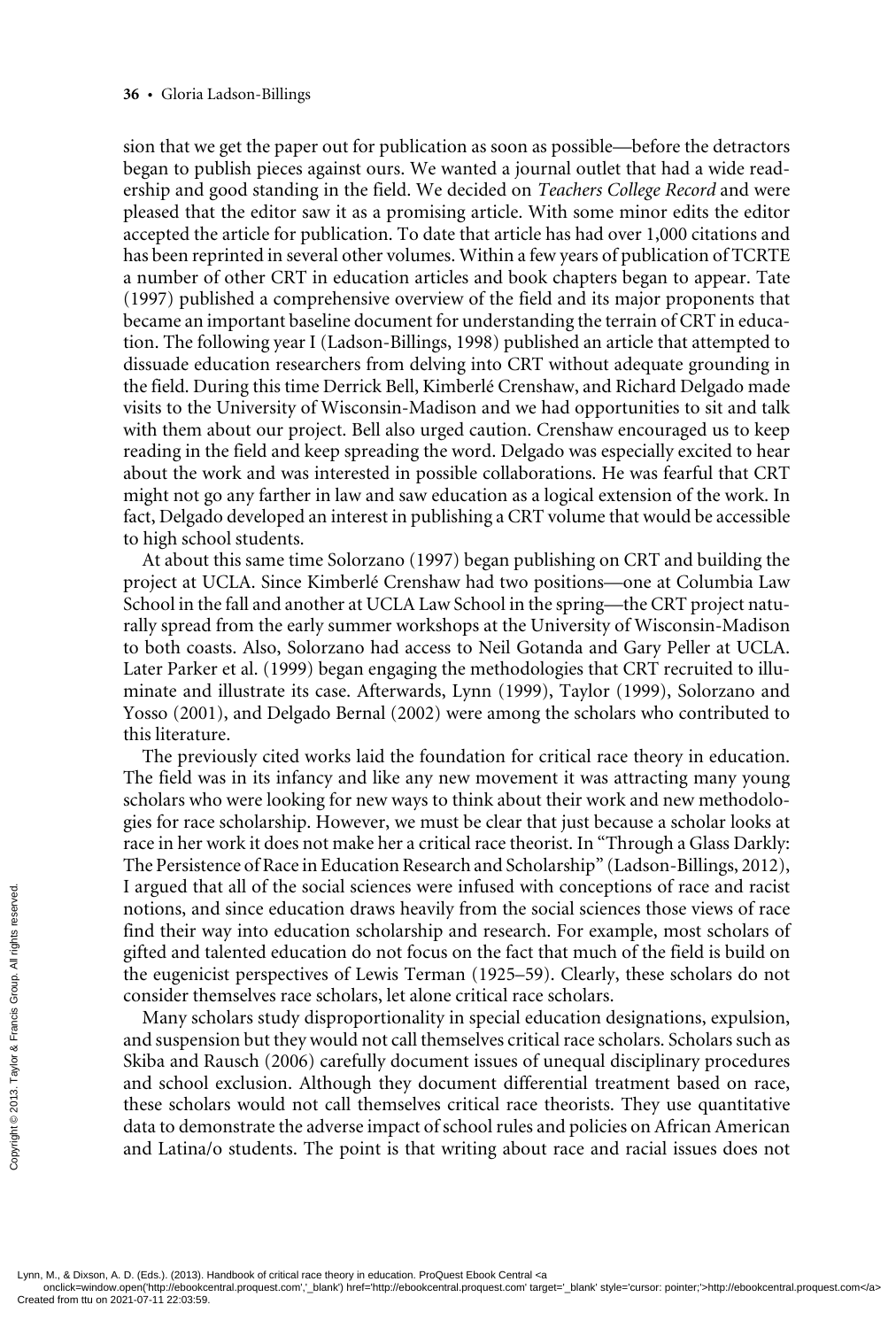necessarily make one a critical race theorist. Those who are CRT scholars subscribe to a number of tenets that Delgado and Stefancic (2001) identify as hallmarks of CRT:

- belief that racism is normal or ordinary, not aberrant, in US society;
- interest convergence or material determinism;
- race as a social construction;
- intersectionality and anti-essentialism;
- voice or counter-narrative.

## **RACISM AS NORMAL**

What do critical race theorists believe? … First, that racism is ordinary, not aberrational—"normal science," the usual way society does business, the common, everyday experience of most people of color in this country.

(Delgado & Stefancic, 2001, pp. 6–7)

The first tenet of CRT is the notion that racism is not some random, isolated act of individuals behaving badly. Rather, to a CRT scholar racism is the normal order of things in US society. This is the thing that distinguishes CRT scholars from others who investigate race. Some focus on specific instances of racism or might admit to institutional racism. However, few outside of CRT would declare that racism is normal. Most argue that racism resides in individual (and sometimes corporate) beliefs and behaviors regarding the inferiority of people of another race. According to Delgado and Stefancic (2001), CRT scholars believe that racism "is the usual way society does business, the common, everyday experience of most people of color in this country" (p. 7).

In 1944 Swedish Nobel prize-winning social scientist Gunnar Myrdal concluded that racism was simply the failure of liberal democratic practices to align with liberal democratic theory. This concept was what Hochschild (1984) termed an "anomaly thesis," i.e., "race discrimination is a terrible and inexplicable anomaly stuck in the middle of our liberal democratic ethos" (p. 3). For more than two generations civil rights advocates and social scientists subscribed to this notion. Hochschild further opines that racism's ongoing presence long beyond slavery, Reconstruction, two world wars, and the landmark *Brown v. Board of Education* case (1954) "is not simply an excrescence on a fundamentally healthy liberal democratic body but is a part of what shapes and energizes the body" (p. 5). Further, Hochschild argues, "liberal democracy and racism in the United States are historically, even inherently, reinforcing; American society as we know it exists only because of its foundation in racially based slavery, and it thrives only because racial discrimination continues" (p. 5). Instead of Myrdal's "anomaly thesis" Hochschild says that this is a "symbiosis thesis." In a nutshell, this difference between anomaly and symbiosis forms the basis of the difference between most race theory and critical race theory. Example  $\frac{1}{2}$ <br>  $\frac{1}{2}$  and  $\frac{1}{2}$  and  $\frac{1}{2}$  and  $\frac{1}{2}$  and  $\frac{1}{2}$  and  $\frac{1}{2}$  and  $\frac{1}{2}$  and  $\frac{1}{2}$  and  $\frac{1}{2}$  and  $\frac{1}{2}$  and  $\frac{1}{2}$  and  $\frac{1}{2}$  and  $\frac{1}{2}$  and  $\frac{1}{2}$  and  $\frac{1}{$ 

### **INTEREST CONVERGENCE**

Most racial remedies, however, when measured by their actual potential, will prove of more symbolic than substantive value to blacks.

(Bell, 1992, p. 646)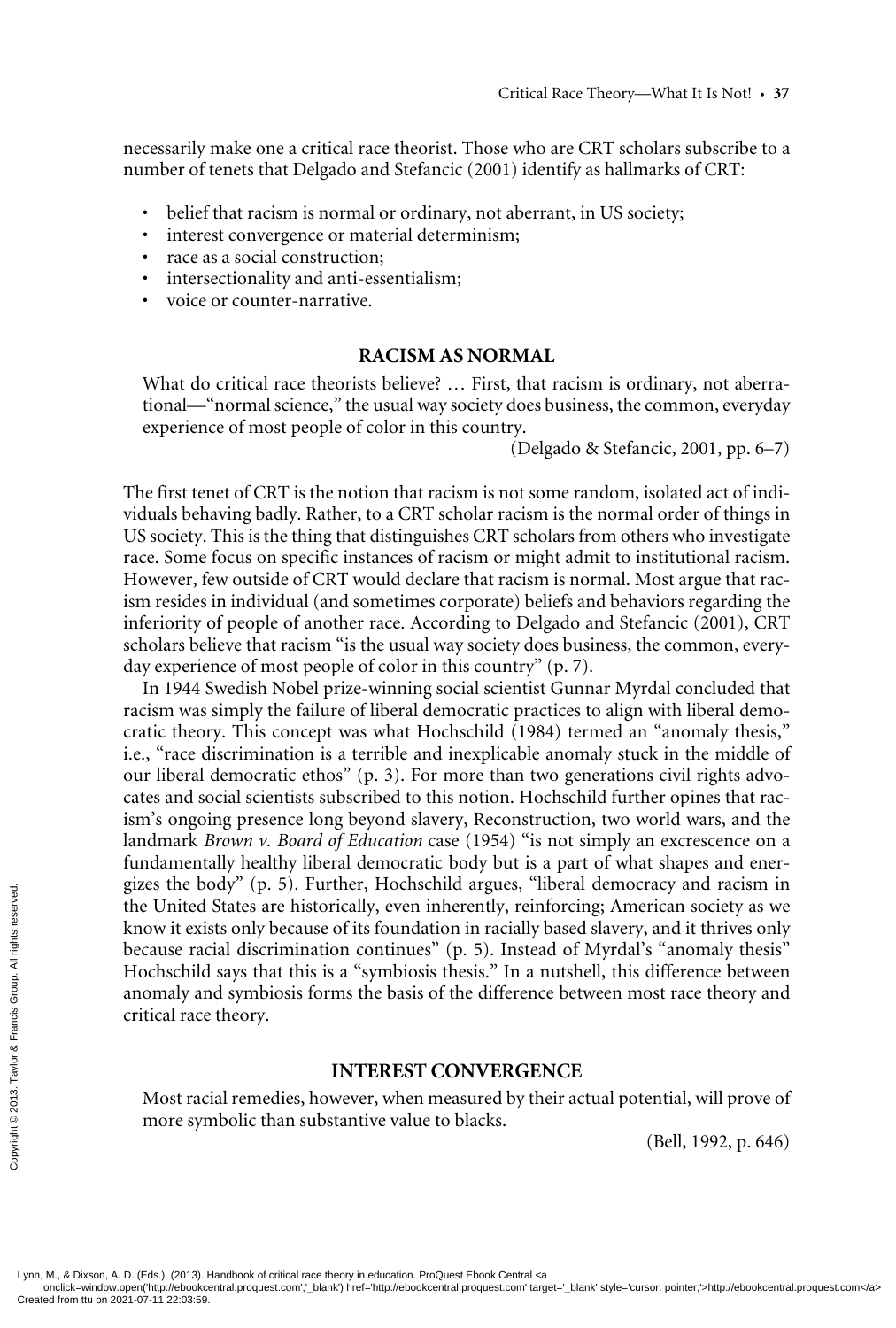The late Professor Derrick A. Bell is considered the "Father of Critical Race Theory," perhaps because of his prolific writing on the topic, his instrumental role in educating many cohorts of law scholars who fostered the movement, and the principles by which he lived his life and his career.<sup>3</sup> One of Bell's theoretical propositions that accompany CRT is interest convergence. According to Bell (1980), White people will seek racial justice only to the extent that there is something in it for them. In other words, interest convergence is about alignment, not altruism. We cannot expect those who control the society to make altruistic or benevolent moves toward racial justice. Instead, civil rights activists must look for ways to align the interests of the dominant group with those of racially oppressed and marginalized groups.

A policy example of interest convergence came about when President John F. Kennedy issued Executive Order 10925 in March 1961 that included a provision that government contractors "take affirmative action to ensure that applicants are employed, and employees are treated during employment, without regard to their race, creed, color, or national origin." The intent of the order was to affirm the government's commitment to equal opportunity. Four years later, President Lyndon Johnson issued Executive Order 11246 prohibiting discrimination based on race, color, religion, and national origin by those organizations receiving federal contracts and subcontracts. However, in 1967 Johnson amended the order to include sex. That one move changed affirmative action from a racial justice policy to an interest convergence whose major beneficiaries are White women (and by extension other Whites—men, women, and children).

A second example of interest convergence occurred when former Arizona Governor Evan Meacham cancelled the state's Martin Luther King, Jr. Holiday. According to Meacham, the state could not afford another paid holiday and Dr. King was undeserving of a holiday. This move caused the cancellation of 45 conventions, with an estimated loss of \$25 million. The most high-profile cancellation was the National Basketball Association's All Star Game. The reversal of the MLK Holiday decision was not a result of a change of heart on the part of Governor Meacham but rather a need to align the state's economic interests with the hope and symbolism the holiday represented for African Americans (Gross, 1993).

## **RACE AS A SOCIAL CONSTRUCTION**

Race has been a constitutive element, an organizational principle, a "praxis" and structure that has constructed and reconstructed world society since the emergence of modernity, the enormous historical shift represented by the rise of Europe, the founding of modern nation-states and empires, the "conquista," the onset of African slavery, and the subjugation of much of Asia.

(Winant, 2001, p. 19)

Biologists, geneticists, anthropologists, and sociologists all agree that race is not a scientific reality. Despite what we perceive as phenotypic differences, the scrutiny of a microscope or the sequencing of genes reveals no perceptible differences between what we call races. As members of the same species, human beings are biologically quite similar. Just as a tabby cat and a calico cat are the same species with the ability to reproduce within their species so it is with humans. However, humans have constructed social categories and organization that rely heavily on arbitrary genetic differences like skin color, hair Exercise the state of moder<br>  $\frac{1}{2}$  and  $\frac{1}{2}$  and  $\frac{1}{2}$ <br>  $\frac{1}{2}$  and  $\frac{1}{2}$ <br>  $\frac{1}{2}$ <br>  $\frac{1}{2}$ <br>  $\frac{1}{2}$ <br>  $\frac{1}{2}$ <br>  $\frac{1}{2}$ <br>  $\frac{1}{2}$ <br>  $\frac{1}{2}$ <br>  $\frac{1}{2}$ <br>  $\frac{1}{2}$ <br>  $\frac{1}{2}$ <br>  $\frac{1}{2}$ <br>  $\frac{1}{2$ 

Lynn, M., & Dixson, A. D. (Eds.). (2013). Handbook of critical race theory in education. ProQuest Ebook Central <a<br>onclick=window.open('http://ebookcentral.proquest.com','\_blank') href='http://ebookcentral.proquest.com' t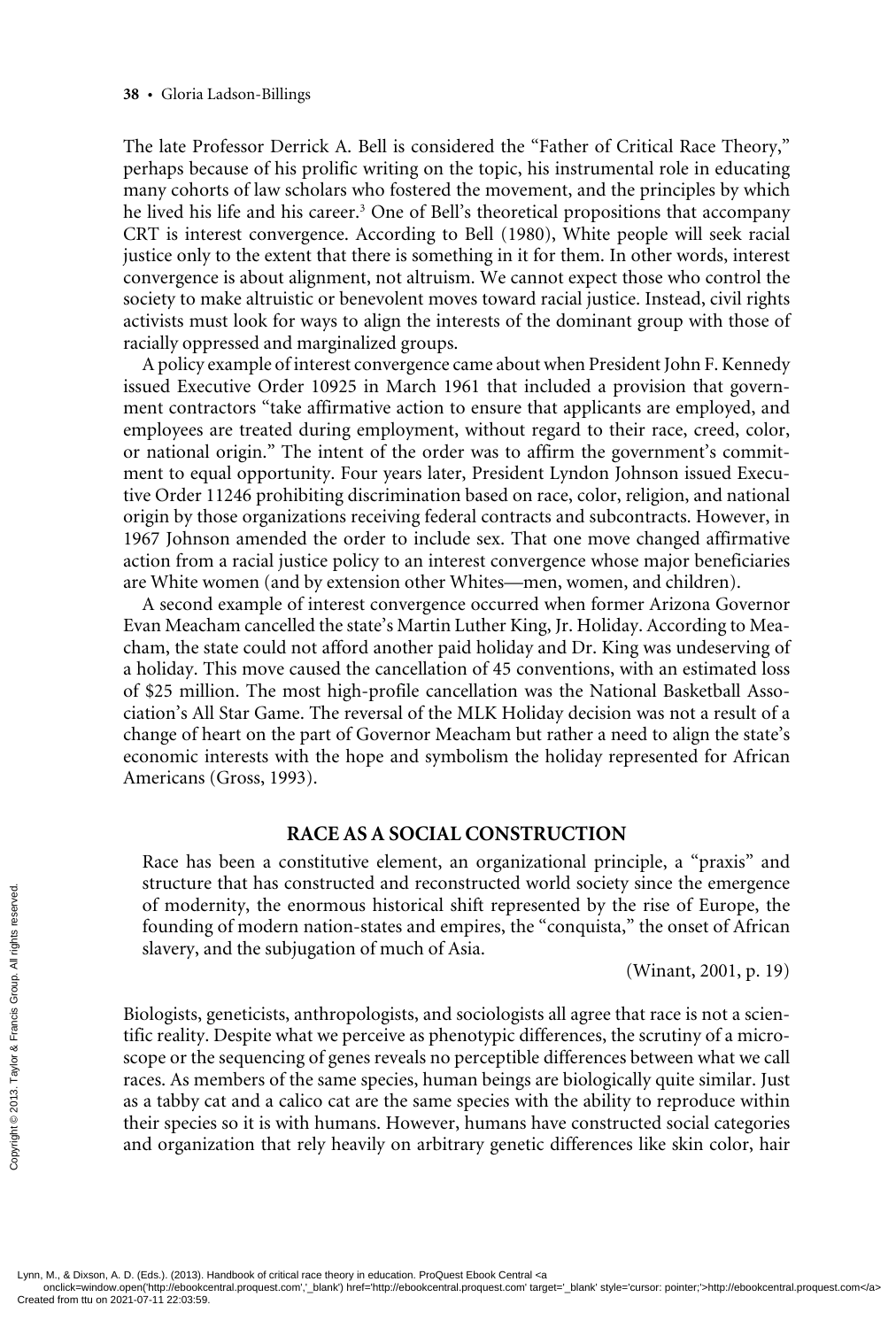texture, eye shape, and lip size. They have used these differences as a mechanism for creating hierarchy and an ideology of White supremacy.

Smedley (1993) points out that there is a deep paradox between the scientific notion of "no-race" and the "social parameters of race by which we conduct our lives and structure our institutions" (p. 19). Thus, while critical race theorists accept the scientific understanding of no-race or no genetic difference, we also accept the power of a social reality that allows for significant disparities in the life chances of people based on the categorical understanding of race.

One of the most interesting instances of race as a social construction is that of President Barak Obama. During the 2008 presidential campaign, candidate Obama was regularly confronted by the notion that he was not "Black enough." Born of a "White" mother and a "Black" Kenyan father, many considered the circumstances of Barak Obama's upbringing so far outside of the experiences of most African Americans that he could not possibly be "really" Black. Some questioned his legitimacy to be president, presumably based on Article II Section I of the United States Constitution that states the office can only be held by a natural born citizen of at least 35 years of age who has lived in the country at least 14 years prior to election. There was no question about Barak Obama's age or length of residence but he was constantly dogged by the allegation that he was not born in the US. Interestingly, his opponent, Senator John McCain, was born in the Panama Canal Zone, yet no one ever questioned his legitimacy to be president. While we insist that race no longer matters in our society, President Obama's entire presidency has been suffused in race—even when he has worked hard to steer clear of race and race related issues in policy making and governing.

# **INTERSECTIONALITY AND ANTI-ESSENTIALISM**

As CRT developed, scholars began to see "race" itself as the product of other social forces—for example as the product of heteropatriarchy in a post-industrial, post-colonial, capitalist society—or as in the United States, in a Euro-American heteropatriarchy.

(Valdes et al., 2002, p. 2)

According to Delgado & Stefancic, "Intersectionality means the examination of race, sex, class, national origin, and sexual orientation and how their combinations play out in various settings" (2001, p. 51). Because our society is organized along binaries, intersectionality is a difficult concept to research. We see things as black or white, east or west, rich or poor, right or left. When we move into the complexities of real life we recognize that we each represent multiple identities—race, class, gender, sexuality, ability, religion, and many more. We perform our identities in myriad ways and can never be certain to which of those identities others react. However, since race has been such a flashpoint in this society we almost always believe that our challenges stem solely from racial injustice. Imagine the following scenario: Various sett<br>
tionality is<br>
incident to pool<br>
that we each<br>
and many r<br>
which of the<br>
this society<br>
Imagine the<br>
society<br>
Imagine the<br>
workout<br>
wearing<br>
society<br>
society<br>
society<br>
typical<br>
enclick=window.open("http://eboo

A Black woman walks into a luxury car dealer. She has just come from a strenuous workout and is sweating in an old pair of sweat pants and a ratty T-shirt. She is not wearing makeup and her hair is pulled back in a ponytail. She does not look like a "typical" luxury car buyer.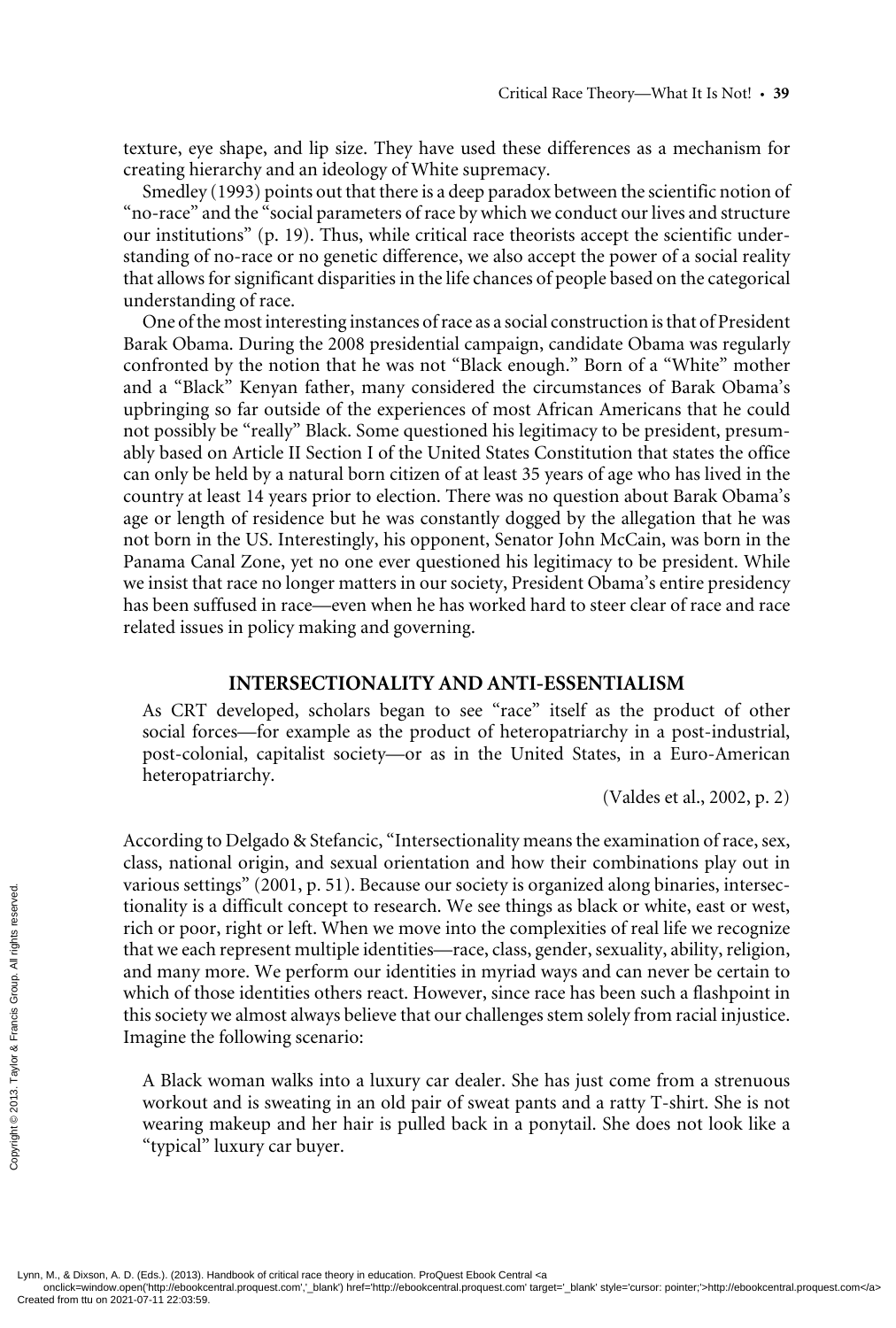During her time in the showroom she notices that the salespeople introduce themselves to everyone but her. She has stood by a high-end model for at least 10 minutes but no salesperson has asked the customary "Can I answer any questions about this car for you?" Instead she is starting to feel invisible. Car salespeople are talking to everyone else in the showroom, including those who have arrived after she did. What seems to be the problem?

Because of the way race structures our everyday life experiences it is reasonable for most people to believe that the reason the woman is not receiving any attention is her race. However, one might also argue that her less than professional appearance might make class the reason the salespeople are ignoring her. Perhaps the obvious class markers—dress, hair, and overall appearance—make her an unlikely candidate for a sale. Thus, class not race may be operating here. Or, since our society continues to maintain sexual asymmetry, perhaps the woman's gender has closed her off from receiving serious consideration as a luxury car buyer. However, CRT scholars are urged to look at the way all three identity/status categories may be operating simultaneously.

That same showroom might have been more welcoming had the woman arrived in high-end clothing and a nicely coiffed hairdo. It might have been more welcoming if the person in those same workout clothes were a man. We do not know which individual or combination of identity categories is at work here. Rather than attempting to simplify and strip down to a single explanation, CRT scholarship is willing to engage in the "messiness" of real life.

Because of increasing globalization we should expect to see even more complexities. We see people we categorize as Black who speak what we perceive as European languages (e.g. French, Spanish, Portuguese, etc.). Or we try to neatly categorize who is Muslim or Jewish or Christian only to learn that people cross many traditional boundaries and align themselves in different groups and categories. CRT scholars recognize that the neatness was always artificial and arbitrary. If someone is gay or lesbian, is his or her racial identity thrown into question? Is race or sex privileged? Are these identities ever in conflict? These questions are a part of the work of CRT scholarship.

Do all oppressed people have the same thing in common?

(Delgado & Stefancic, 2001, p. 56)

The other side of intersectionality is essentialism. Critical race theory scholarship decries essentialism. Essentialism is a belief that all people perceived to be in a single group think, act, and believe the same things in the same ways. Such thinking leads to considerable misunderstanding and stereotyping. On the one hand there is the need for people to participate in group solidarity for social, cultural, and political purposes (Guinier & Torres, 2003). Thus, to identify as African American or a woman or an immigrant can be useful as a way to organize and garner political clout and social benefits. However, on the other hand, people do not relinquish their individual rights, perspectives, and lifestyles because they share group identities. The othe<br>
decries esse<br>
group thinh<br>
considerabl<br>
for people t<br>
(Guinier &<br>
grant can b<br>
However, o<br>
tives, and li<br>
Recently,<br>
dents enter<br>
dents enter<br>
locks (Davi<br>
on social n<br>
on social n<br>
enclick=window.open("http://e

Recently, a well-known historically Black college/university declared that male students entering its business school would not be permitted to wear their hair in dreadlocks (Davis, 2012). This declaration sparked a lively debate among African Americans on social networking sites like Facebook and Twitter. Some agreed with the business

Lynn, M., & Dixson, A. D. (Eds.). (2013). Handbook of critical race theory in education. ProQuest Ebook Central <a

onclick=window.open('http://ebookcentral.proquest.com','\_blank') href='http://ebookcentral.proquest.com' target='\_blank' style='cursor: pointer;'>http://ebookcentral.proquest.com</a>Created from ttu on 2021-07-11 22:03:59.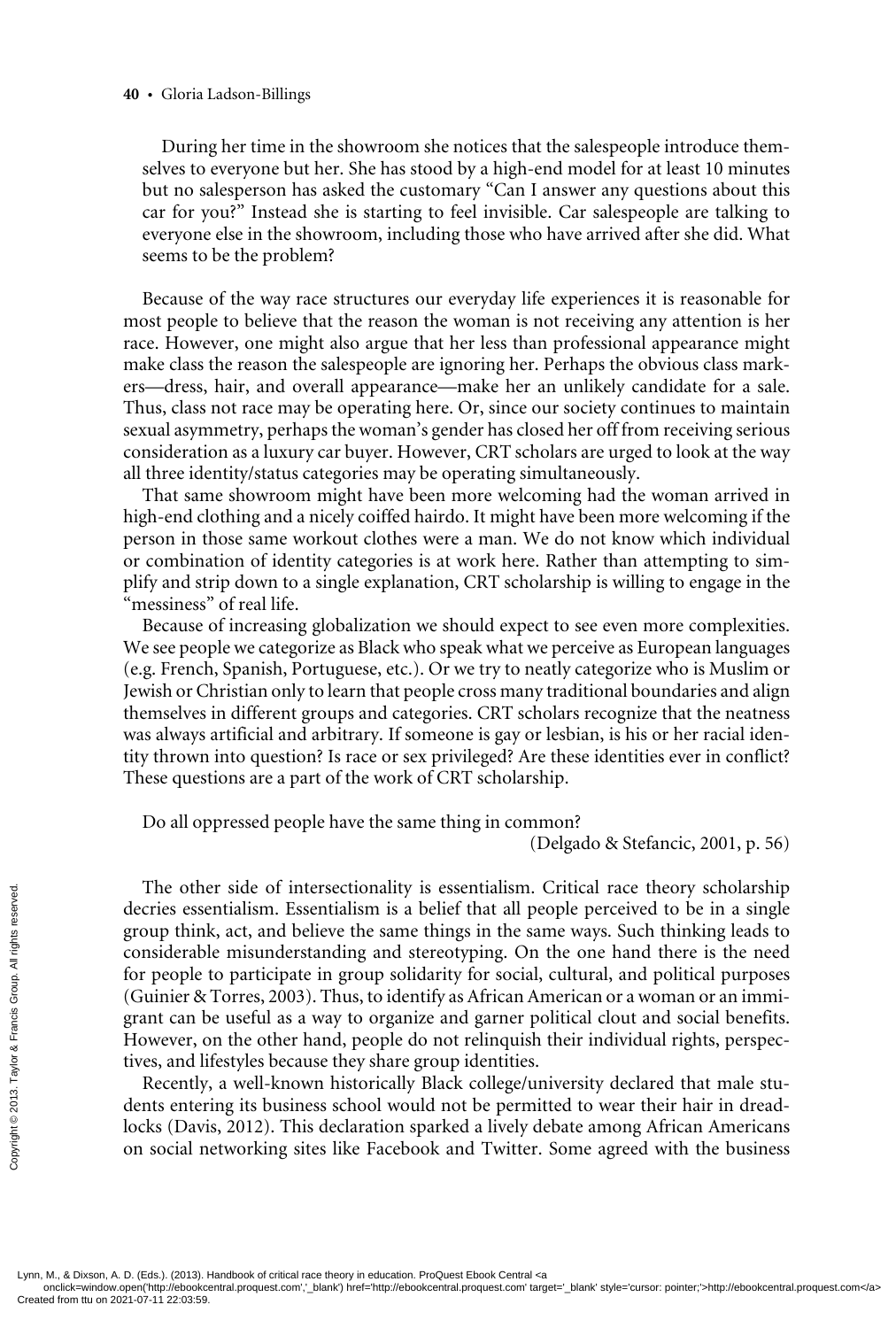school dean. Others vehemently opposed the decision. Still others offered mixed opinions that suggested the school was trying to protect its students from the harsh realities of a mainstream, corporate workplace and what it takes to "get ahead." There was not a "Black" position on this issue.

During the days after the O.J. Simpson trial verdict, when the former football star, sports commentator, and actor was acquitted of murdering his ex-wife and her male friend, tensions were high in many communities. The talk show hosts on both television and radio were discussing O.J. non-stop. The day the verdict was announced I was teaching a class of pre-service teachers. Our room did not have a television monitor so I took a portable radio to class, plugged in my earphone, and when the verdict was announced repeated it verbatim to the class. No sooner had I shared the verdict than a young White student sitting in the front row of the class began to cry. What about this murder—given the thousands of murders that occur in the US every year—made it personal to my student?

At the same moment one of our graduates (who happens to be White) was collecting data for her dissertation at a historically Black college/university. When the verdict was announced the students gathered around the student union big screen television jumped up in a triumphant shout when the announcement came. What was it about this verdict—given the thousands of court trials in the US—that had the Black students assembled in solidarity to receive it?

After a few days when it seemed that all people could talk about was the O.J. Simpson verdict, a White colleague stopped me in the corridor and asked, "So, Gloria, what *do* Black people think about the O.J. Simpson verdict?" For once I had what I think was the correct response. I smiled slowly and replied, "I don't know. What do *White* people think about it?" At that moment my colleague realized just how ridiculous the question was. There was no uniform "White" response to the verdict, and there certainly was no uniform "Black" response. The amount of within-group differences for any racial or ethnic group are greater that the between-group differences. CRT scholars guard against essentializing the perspectives and experiences of racial groups.

### **VOICE OR COUNTER-NARRATIVE**

In the mid-sixties, Archie Shepp took his "fundamentally critical" tenor saxophone and stepped outside of the commercially laden mainstream's musical community of assumption and voiced his dissent beyond the ways it would be tolerated within the constraints of conventional jazz. Twenty-five years or so later, some legal scholars of color … are voicing … dissent from many of the law's underlying assumptions.

(Calmore, 1995)

Storytelling is one of the oldest human art forms. Ancient cultures maintained their histories and cultural sense of self through the stories they told and retold. Stories or narratives have been shared in every culture as a means of entertainment, education, and cultural preservation and to instill moral values. The very discipline we call history is about the cultural narrative that cultures, nations, and societies tell, particularly about themselves. The African proverb says, "Until lions have their historians, tales of the hunt shall always glorify the hunter." It captures the ethnocentric and hegemonic way stories can and do operate. Stories reflect a perspective or point of view and underscore what the Example the set of the set of the set of the set of the set of the set of the set of the set of the set of the set of the set of the set of the set of the set of the set of the set of the set of the set of the set of the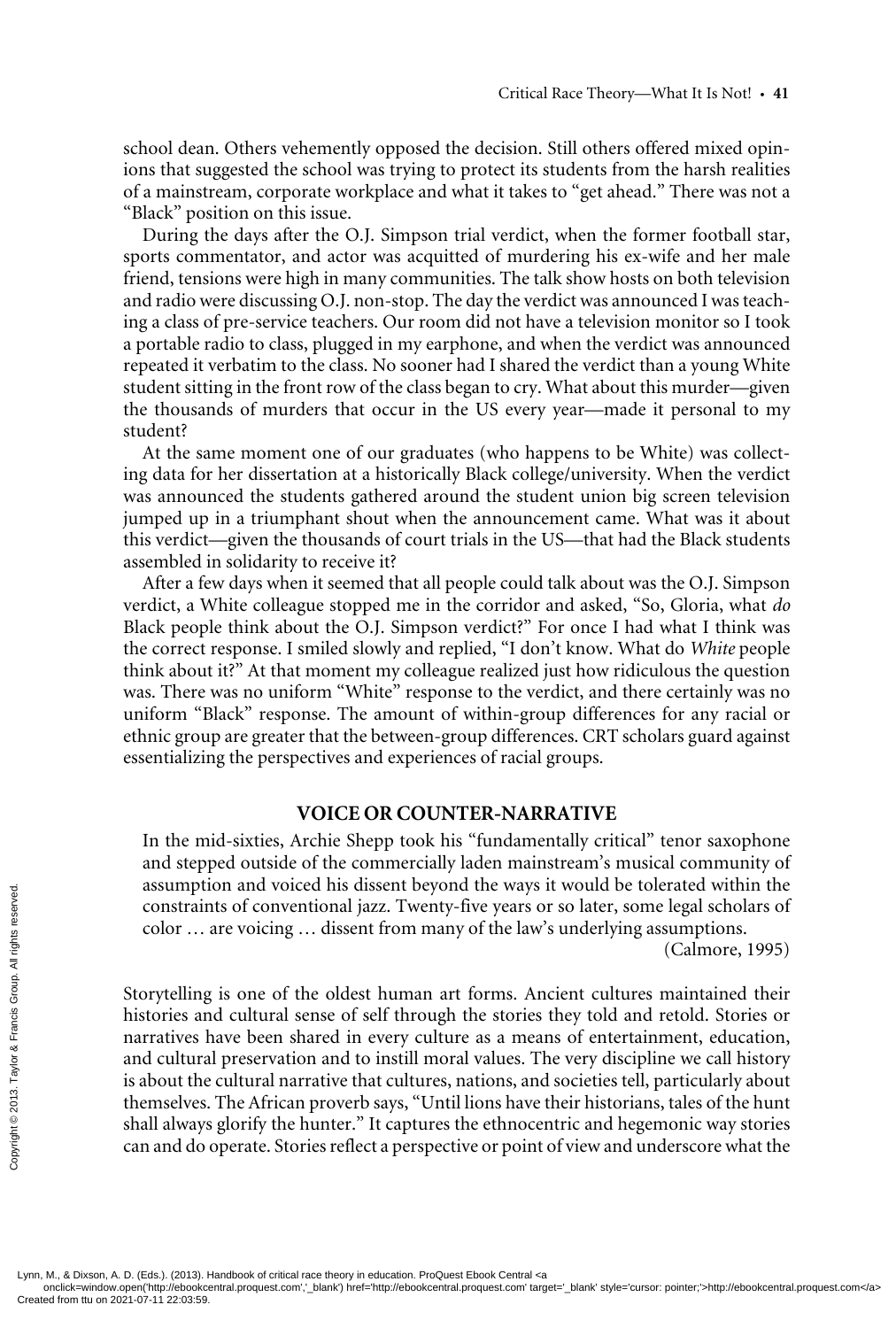teller, audience, society, and/or those in power believe to be important, significant, and many times valorizing and ethnocentric.

For example, many German school students went through school learning nothing about the Third Reich and Adolph Hitler's "final solution" to rid Germany (and indeed Europe) of Jews and others he deemed undesirable. The story Germans hoped to tell about themselves focused more on their post-war achievements in arts, culture, innovation, and economic prosperity. Similarly, some West African nations tell an official story in their school textbooks that omits any acknowledgement of the transatlantic slave trade and its devastating impact on the development of the continent. The issue of embellishing or valorizing one's history and/or culture is common. However, the acceptance of that presentation as "truth" and "universal" can be deeply problematic (Ladson-Billings, 2000). When one group describes its worldview or story as "real history," "truth," or "objective science" and others' worldviews as myth, legend, and lore we validate one narrative while simultaneously invalidating the other.

In American jurisprudence opposing lawyers allegedly have the same evidence from which to construct a narrative—a story to tell a judge and/or jury. Both sides claim to be telling the "truth." Despite what story is presented to the public, the "counter-story" is a contrasting story that describes the story from a different vantage point. The ability to tell that story is important not just as a defense strategy but also as a way to unmoor people from received truths so that they might consider alternatives.

At the end of apartheid in South Africa it became important to construct "Truth and Reconciliation" panels for those who had been harmed by a brutal system of separation and oppression (Theissen, 1999). The painful experience had to be articulated by victims and acknowledged by perpetrators. The storytelling of the victims represented a series of counter-stories to the narrative the country had told itself and others for years. Telling the stories was both therapeutic and cathartic. It became one of the ways the new nation could reconstitute itself and move ahead. Unfortunately, the US tends to devalue the role of storytelling in social science. A story represents an instance and does not include enough "empirical" data points or a large enough sample to conform to Western science notions of "truth."

Critical race theorists use storytelling as a way to illustrate and underscore broad legal principles regarding race and racial/social justice. The point of storytelling is not to vent or rant or be an exhibitionist regarding one's own racial struggle. Unfortunately, far too many would-be critical race theorists in education use the narrative or counter-story in just that way. There is little or no principled argument to be made. The writer is mad because of an affront and the pen becomes a retaliatory weapon. The story does not advance larger concerns or help us understand how law or policy is operating.

Derrick Bell's "The Chronicle of the DeVine Gift" (1999) is an example of how a counter-story can be written that has personal reference but broader social justice meaning. In this chronicle Bell's alter ego, Geneva Crenshaw, is frustrated about the amount of work she has as the only African American law professor in a prestigious law school. This is exactly the situation in which Bell found himself at Harvard. But rather than rant about being overburdened he constructs a story or chronicle about what life might be like if a mysterious donor continued to steer high-quality candidates of color to the law school. Bell's chronicle suggests that a high-profile predominately White law school would reach a "tipping point" if "too many" candidates of color were hired. Provides and the property of the cause of advance lar<br>
Derrick I<br>
Counter-sto<br>
dig. In this<br>
of work she<br>
This is exacted for the This is exacted from thu on 2021-07-11 22:03:59.<br>
Lynn, M., & Dixson, A. D. (Eds.). (2013).

Bell's story starts with his experience but quickly branches off into a speculative tale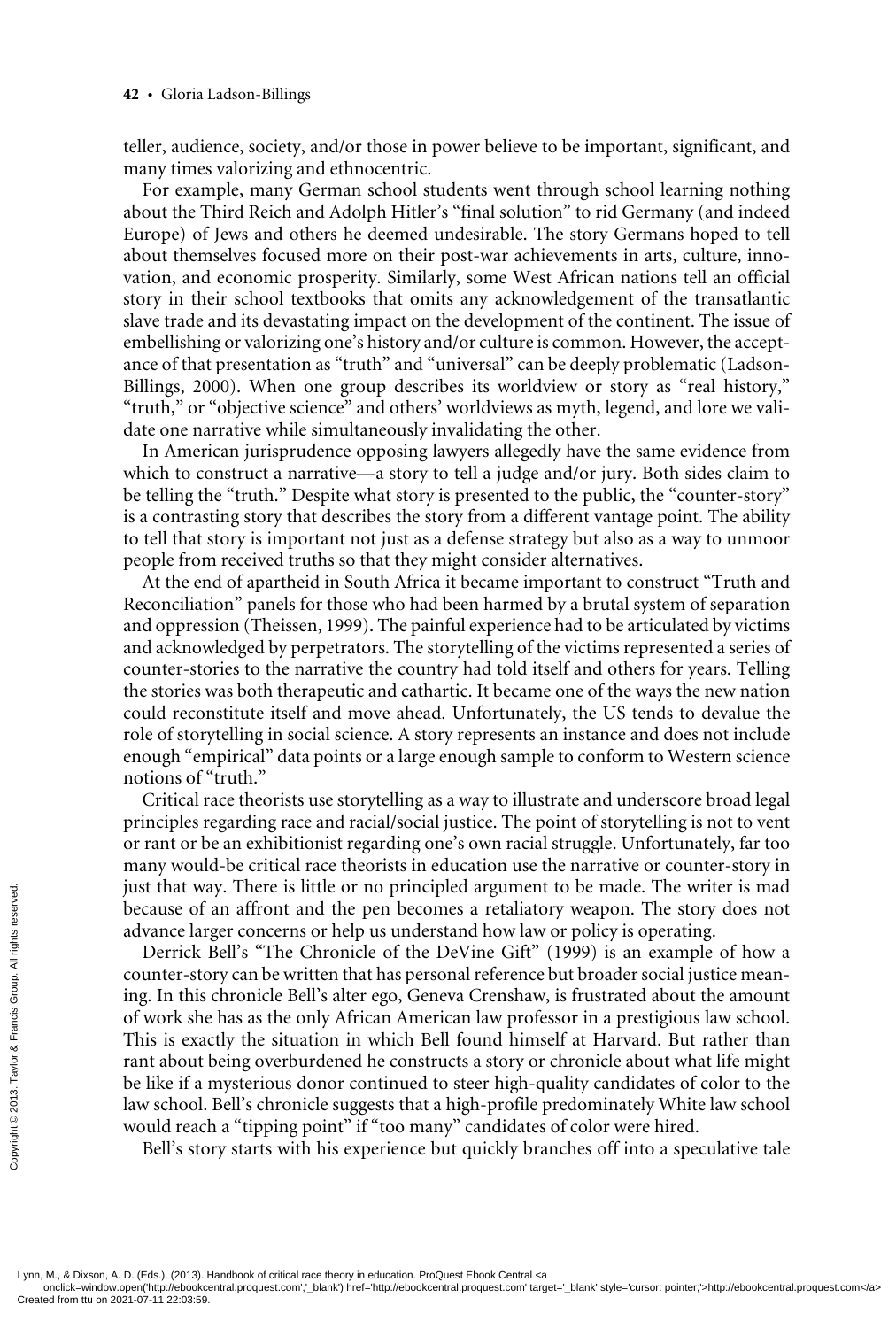that points out the disingenuous way predominately White institutions that claim to be seeking to "diversify" their faculty and staff actually have no real intention of achieving true diversity, even when candidates of color are meritorious.

In another chronicle Bell (1989) describes what he calls "The Black crime cure," where a group of young Black men discover a magic pill that changes them from petty street criminals to outstanding citizens. They no longer do drugs, rob and steal, cut school, or participate in gang activity. They become model citizens as long as they keep taking the pills. Unfortunately law enforcement has less work to do—the gang task force is no longer needed, the drug enforcement task force has no purpose, and the nightly patrols in Black communities yield no suspects. At first, the larger community is delighted, but soon people begin to realize how lucrative crime is for the rest of the society. Now they must lay off police officers and prison guards. The security firms sell fewer security devices and need to cut back their work forces. The alternative schools and juvenile detention centers are without youth. The town's entire economy was based on the by-products of crime. To return things to their previous state, the police follow the Black youth to a cave outside of town and discover the source of the magic pills. After the youth leave, the police raid the cave, confiscate all the remaining pills, and blow up the site.

Again, Bell is not telling a story about himself. Instead he is exposing the ways that Black crime serves the interests of Whites. First, Black crime is rarely perpetuated on Whites, i.e., the victims of most Black crime are Black. Second, Black crime creates work opportunities for Whites—police officers, probation officers, prison construction firms, prison guards, lawyers, judges, and court workers all benefit from high rates of crime. The point of the chronicle is to get readers to consider Black crime from a very different perspective beyond the notion of pathological Black people to the economic benefits the "so-called pathology" provides for the White middle class.

In an attempt to develop chronicles and counter-stories that were more expansive and linked to broader educational policy issues I tried to write a chronicle that explained the way current education reform efforts were designed to subvert real reform in urban communities (Ladson-Billings, 2007). In this chronicle, which I titled "The Case of the Sacrificed Black Children—Part 2," I used Bell's (1989) earlier story about school desegregation ("The Case of the Sacrificed Black Children") to discuss how modern attempts at urban renewal made schools their centerpiece. Here draconian testing regimes and severe promotion and retention policies that everyone knew were designed to fail were a proxy for displacing urban families in order to provide corporate interests greater access to prime land and tax deductions in the form of TIFs (tax incremental financing). I tell this story not as a personal story but rather as a broader motif for explaining what citizens in urban areas across the nation were experiencing in the neighborhoods and schools, especially Black and Brown citizens.

Similarly, in a chapter in the book William Tate and I edited (Ladson-Billings, 2006) I wrote a story that predicted how the rebuilding in post-Katrina New Orleans would occur. When I shared the story in one audience one person said I was a "prophet." I was quick to correct him. There was nothing prophetic about what I was saying. I was merely articulating what was predictable, since it had happened so many times before. The chronicle did come to pass. Redevelopment in New Orleans emphasized middle and upper income residents, and poor people have been left to fend for themselves. The primary point here is that the chronicle or counter-story is about racial justice principles, not personal affront. Francis Created from ttu on 2021-07-11 22:03:59.<br>Created from ttu on 2021-07-11 22:03:59.<br>Created from ttu on 2021-07-11-02:03:59.

Lynn, M., & Dixson, A. D. (Eds.). (2013). Handbook of critical race theory in education. ProQuest Ebook Central <a

onclick=window.open('http://ebookcentral.proquest.com','\_blank') href='http://ebookcentral.proquest.com' target='\_blank' style='cursor: pointer;'>http://ebookcentral.proquest.com</a>Created from ttu on 2021-07-11 22:03:59.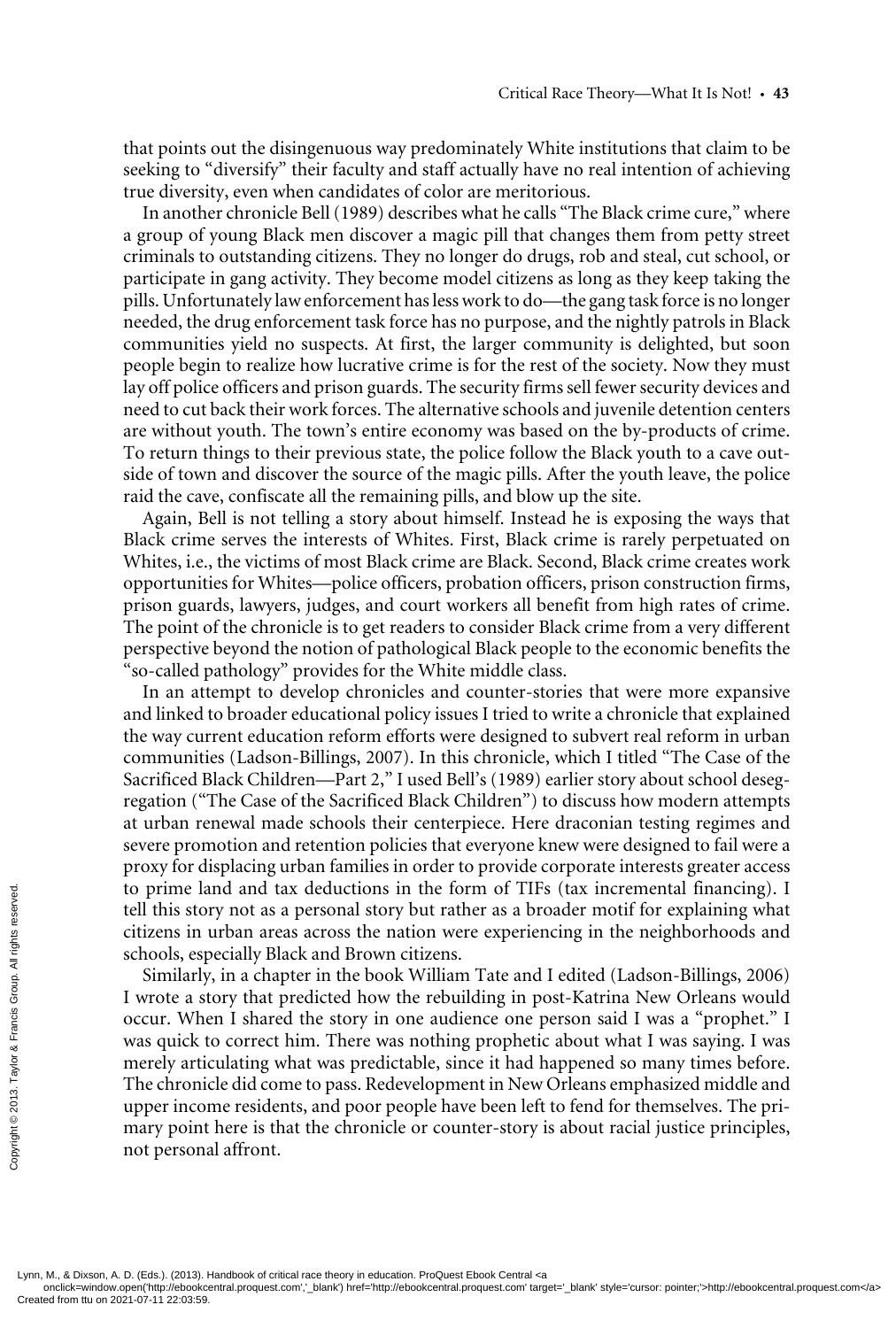#### **44** • Gloria Ladson-Billings

#### **CODA**

This chapter attempts to address central tenets of CRT that education scholars who want to work in this area must adhere to if they want to be true to the concepts developed by CRT innovators. I set out to write this chapter not merely to chastise scholars who have grabbed hold of CRT as a "sexy," "trendy," "new" thing that absolves them of the responsibility to do quality work. The point is not to have a rant or to claim that racial "navel gazing" is any more substantive than Eurocentric, positivist, functionalist navel gazing is. CRT scholars cannot rail against the failure of positivist research to be objective or neutral when our own scholarship is so specific to our personal concerns that it fails to help us grasp important principles of racial justice. To illustrate my concern, I end this chapter with what might be called a CRT "anti-chronicle."

#### **A Game of Spades … or, "Are You Really Going to Play that Card?"**

Khalia Winston sat in her office and placed her feet comfortably on her desk. She could hardly believe it. She had landed a tenure track position at a research-intensive university. She would teach one course each of the first two semesters, and receive two months of summer support, a graduate assistant, and a \$25,000 research grant as a part of her start-up package. Her salary was about \$5,500 higher than the other two new hires in her department. Her research focused on race and its impact on teacher education.

 In her first few months Khalia learned her way around the university. She taught her graduate course and received good feedback from the graduate students who were looking for faculty members whose primary focus was on race. Her faculty mentor told her that, although she'd done excellent work on her dissertation, at this university she would have to develop a new data set with which to pursue her line of inquiry. When the internal research funds competition came around Khalia did not get her proposal completed in time and could not receive campus research funds. Undaunted, Khalia continued working on her proposal and submitted it for an external grant. Unfortunately, it was not selected for funding.

 As the years passed Khalia continued to have success with her graduate courses. She was popular among graduate students, particularly graduate students of color. Her undergraduate courses were a different story. The undergrads thought she was too strident and left them guilt-ridden about their privilege and lack of exposure to other cultures. Every semester her teaching evaluations were bifurcated: high graduate course evals and low undergrad evals. Swinging back and forth between these two poles, Khalia became stressed out and struggled to focus on her writing.

 Because she was one of two Black faculty members in her school, Khalia was regularly called on to serve as a speaker or facilitator for professional development throughout the community. Although she enjoyed this attention she felt the need to get away from campus and started going to conferences in big cities that dealt specifically with race, diversity, and Black issues. A few times she had a paper to present, but rarely did she turn the papers into manuscripts for publication. When the time for her third-year review rolled around Khalia had published only one book review and a short opinion piece for an obscure newspaper. Her review chair informed her that things were not looking good and he could not guarantee a vote for renewal. Exercise the second from the control of  $\frac{20}{3}$  and  $\frac{20}{3}$  and  $\frac{20}{3}$  and  $\frac{20}{3}$  and  $\frac{20}{3}$  and  $\frac{20}{3}$  and  $\frac{20}{3}$  and  $\frac{20}{3}$  and  $\frac{20}{3}$  and  $\frac{20}{3}$  contribute  $\frac{20}{3}$  contribute  $\$ 

Lynn, M., & Dixson, A. D. (Eds.). (2013). Handbook of critical race theory in education. ProQuest Ebook Central <a

onclick=window.open('http://ebookcentral.proquest.com','\_blank') href='http://ebookcentral.proquest.com' target='\_blank' style='cursor: pointer;'>http://ebookcentral.proquest.com</a>Created from ttu on 2021-07-11 22:03:59.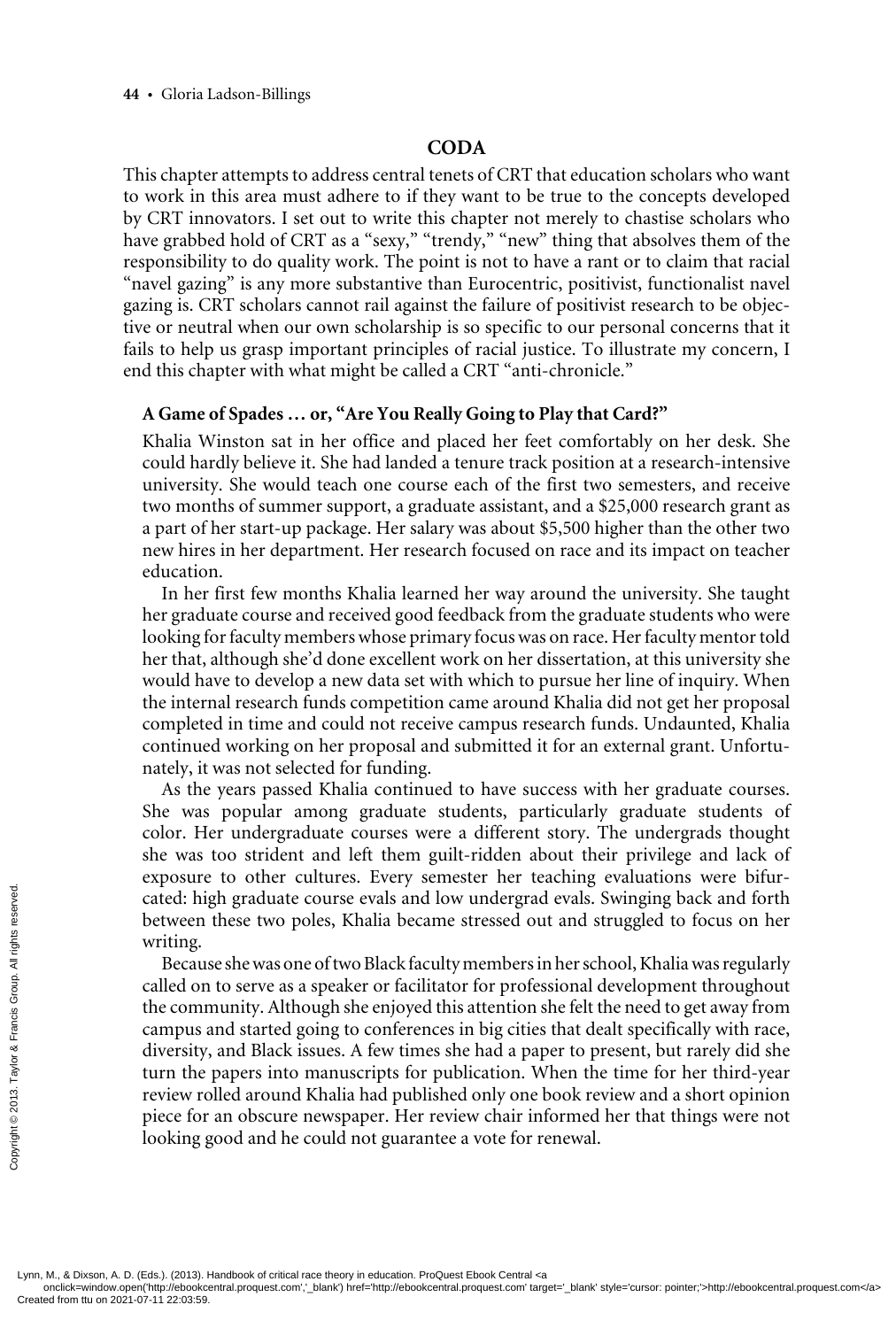At this point Khalia grew quite angry and started working on a "manuscript" about her experience as a "Black" scholar in a "White" institution. Throughout the manuscript Khalia castigated her undergraduate students, colleagues who didn't "help" her, the "unreasonable" demands on her time, and the failure of her chair to provide her with accurate information about what she needed to do to earn tenure. She submitted her manuscript without sharing it with any senior scholars for feedback. When she received a "reject" letter from the editors that included detailed reviews of the limitations of her work she declared that all of academe was "racist" and it was "impossible" for Black scholars to get their work published.

 In a tearful conversation with the only senior Black colleague in her department Khalia grew angrier as he asked her some pointed questions—"How many original manuscripts did you write and get out the door?" "What did you do about the poor teaching evaluations?" "What did you do to protect your time for writing and research?" "How many of your conference papers are in good enough shape to be turned into manuscripts?"

 Khalia's eye's burned with anger and the corners of her mouth turned into a snarl. "Oh, you too, huh?" she snapped.

"Me too, what?" her senior colleague asked.

 "You're just as whitewashed as the rest of them. You ain't nothin' but a sell-out!" she barked as she rose to leave.

 "Now you just wait a minute, young lady," her colleague's baritone voice reverberated throughout the office. Khalia stopped in her tracks. "One of the reasons you got this job is that I put my credibility on the line. It's not that you didn't have solid credentials, but they had a White candidate with an equally stellar resume. When she gave her job talk she knocked it out of the park. Your talk was mediocre at best, but I reminded my colleagues that few people give good 'job talks.' I convinced them to look carefully at your whole body of work and the 'promise' it offered. I lobbied to get you a higher salary because indeed you had 'rare bird status'—an African American woman graduate of a prestigious graduate program. But from the moment you arrived you dismissed any advice I gave you. You insisted that you knew what you were doing. When I cautioned you about going to too many conferences you insisted that you needed to get away from all of this "Whiteness." When I said you should at least turn your conference papers into publishable manuscripts you said you'd do it but you did not. When I advised you to try to work with your undergraduates and meet them where they were you dismissed me. Now I understand you're writing what amounts to a rant—and, yes, I know a lot of editors who share things with me—and you want to suggest that I'm the sell-out? No, honey, you don't get to use that card with me!"

This brief "chronicle" is a composite of instances I have heard throughout the country. The work of the critical race scholar must be as rigorous as that of any other scholarship (or perhaps more so). We have an obligation to point out the endemic racism that is extant in our schools, colleges, and other public spaces. We must deconstruct laws, ordinances, and policies that work to re-inscribe racism and deny people their full rights. And we must be careful to guard this movement that is entering its "academic adolescence." We must be willing to say what critical race theory is not. This bries amounts<br>  $\frac{1}{2}$  amounts<br>
you want with me!<br>
you want with me!<br>  $\frac{1}{2}$  with me!<br>
This brie<br>
try. The wo<br>
ship (or per<br>
is extant in<br>
ordinances,<br>
And we mu<br>
cence." We<br>  $\frac{1}{2}$ <br>  $\frac{1}{2}$ <br>  $\frac{1}{2}$ <br>  $\frac$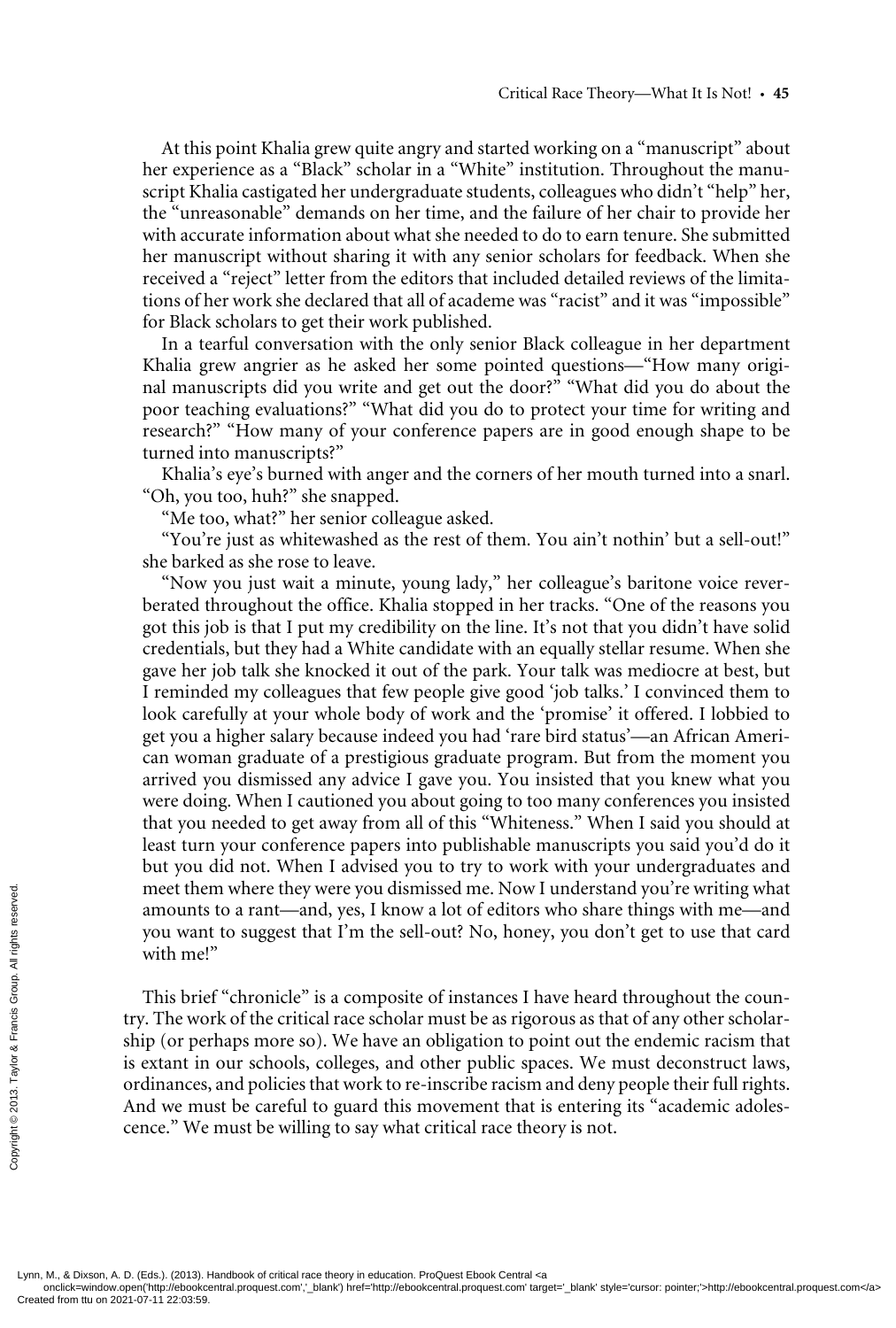<span id="page-12-0"></span>**46** • Gloria Ladson-Billings

#### **NOTES**

- 1 I am using the term "diversity scholars" to describe a number of scholars whose research takes a more inclusive approach (i.e. class, gender, race, ability, linguistic, etc. differences). This is not a critique of such scholarship, but I do distinguish it from the more race-focused approach Tate and I began undertaking in this work.
- 2 I must confess we called it on a Friday afternoon presuming few people would come. To our surprise the room was packed.
- 3 See Bell (2003).

#### **REFERENCES**

- Bell, D. (1980). Brown v. Board of Education and the interest-convergence dilemma. *Harvard Law Review*, *93*, 513.
- Bell, D. (1989). *And we are not saved: The elusive quest for racial justice*. New York: Basic Books.
- Bell, D. (1992). *Race and racism in American law*. New York: Aspen Law and Business.
- Bell, D. (1999). The civil rights chronicles: The chronicle of the DeVine Gift. In R. Delgado & J. Stefancic (Eds.), *Critical race theory: The cutting edge* (2nd ed., pp. 468–478). Philadelphia, PA: Temple University Press.
- Bell, D. (2003). *Ethical Ambition: Living a Life of Meaning and Worth*. New York: Bloomsbury Press.
- Brown v. Board of Education, 347 U.S. 483, 492 (1954).
- Calmore, J. (1995). Critical race theory, Archie Shepp, and fire music: Securing an authentic intellectual life in a multicultural world. In K. Crenshaw, N. Gotanda, G. Peller, & K. Thomas (Eds.), *Critical race theory: The key writings that formed the movement* (pp. 315–329). New York: New Press.
- Crenshaw, K. (1988). Race, reform, and retrenchment: Transformation and legitimation in antidiscrimination law. *Harvard Law Review*, *101*(7), 1331–1387.
- Davis, K. (2012). Hampton Univ. students question continued ban on dreadlocks, cornrows in MBA program. *Afro American*, August 25 (retrieved August 26, 2012 from [http://www.afro.com/sections/news/afro\\_briefs/](http://www.afro.com/sections/news/afro_briefs/story.htm?storyid=75974) [story.htm?storyid=75974\)](http://www.afro.com/sections/news/afro_briefs/story.htm?storyid=75974).
- Delgado, R., & Stefancic, J. (2001). *Critical race theory: An introduction*. New York: NYU Press.
- Delgado Bernal, D. (2002). Critical race theory, LatCrit theory and critical race gendered epistemologies: Recognizing students of color as holders and creators of knowledge. *Qualitative Inquiry*, *8*(1), 105–126.
- Gross, J. (1993). Arizona hopes holiday for King will mend its image. *New York Times*, January 17, p. 16.
- Guinier, L., & Torres, G. (2003). *The miner's canary: Enlisting race, resisting power, transforming democracy*. Cambridge, MA: Harvard University Press.
- Hochschild, I.J. (1984). *The New American dilemma: Liberal democracy and school desegregation*. New Haven, CT: Yale University Press.
- Ladson-Billings, G. (1998). Just what is critical race theory and what's it doing in a *nice* field like education? *International Journal of Qualitative Studies in Education*, *11*(1), 7–24.
- Ladson-Billings, G. (2000). Racialized discourses and ethnic epistemologies. In
- N. Denzin & Y. Lincoln (Eds.), *Handbook of qualitative research* (2nd ed., pp. 257–277). Thousand Oaks, CA: Sage.
- Ladson-Billings, G. (2006). Introduction. In G. Ladson-Billings & W.F. Tate (Eds.), *Education research in the public interest: Social justice, action, and policy* (pp. 1–13). New York: Teachers College Press.
- Ladson-Billings, G. (2007). Can we at least have Plessy? The struggle for quality education. *North Carolina Law Review*, *85*, 1279–1292.
- Ladson-Billings, G. (2012) Through a glass darkly: The persistence of race in education research and scholarship. *Educational Researcher*, *41*(4), 115–120.
- Ladson-Billings, G., & Tate, W.F. (1995). Toward a critical race theory of education. *Teachers College Record*, *97*(1), 47–68.
- Lynn, M. (1999). Toward a critical race pedagogy: A research note. *Urban Education*, *33*(5), 606–627.
- Myrdal, G. (1944). *The American dilemma: The Negro problem and American democracy*. New York: Harper & Bros.
- Parker, L., Deyhle, D., & Villenas, S. (1999) *Race is … race isn't: Critical race theory and qualitative studies in education*. Boulder, CO: Westview.
- Skiba, R., & Rausch, M.K. (2006). Zero tolerance, suspension, and expulsion: Questions of equity and effectiveness. In C. Evertson & C. Weinstein (Eds.), *Handbook of classroom management: Research, practice and contemporary issues* (pp. 1063–1089). Mahwah, NJ: Lawrence Erlbaum.
- Smedley, A. (1993). *Race in North America: Origin and evolution of a worldview*. Boulder, CO: Westview Press.
- Solorzano, D. (1997). Images and words that wound: Critical race theory, racial stereotyping and teacher education. *Teacher Education Quarterly*, Summer, 5–19.

onclick=window.open('http://ebookcentral.proquest.com','\_blank') href='http://ebookcentral.proquest.com' target='\_blank' style='cursor: pointer;'>http://ebookcentral.proquest.com</a>Created from ttu on 2021-07-11 22:03:59. The second from the second from the on 2021-07-11 22:03:59.<br>
Created from the on 2021-07-11 22:03:59.<br>
Created from the on 2021-07-11 22:03:59.<br>
Created from the on 2021-07-11 22:03:59.<br>
Created from the on 2021-07-11 22: